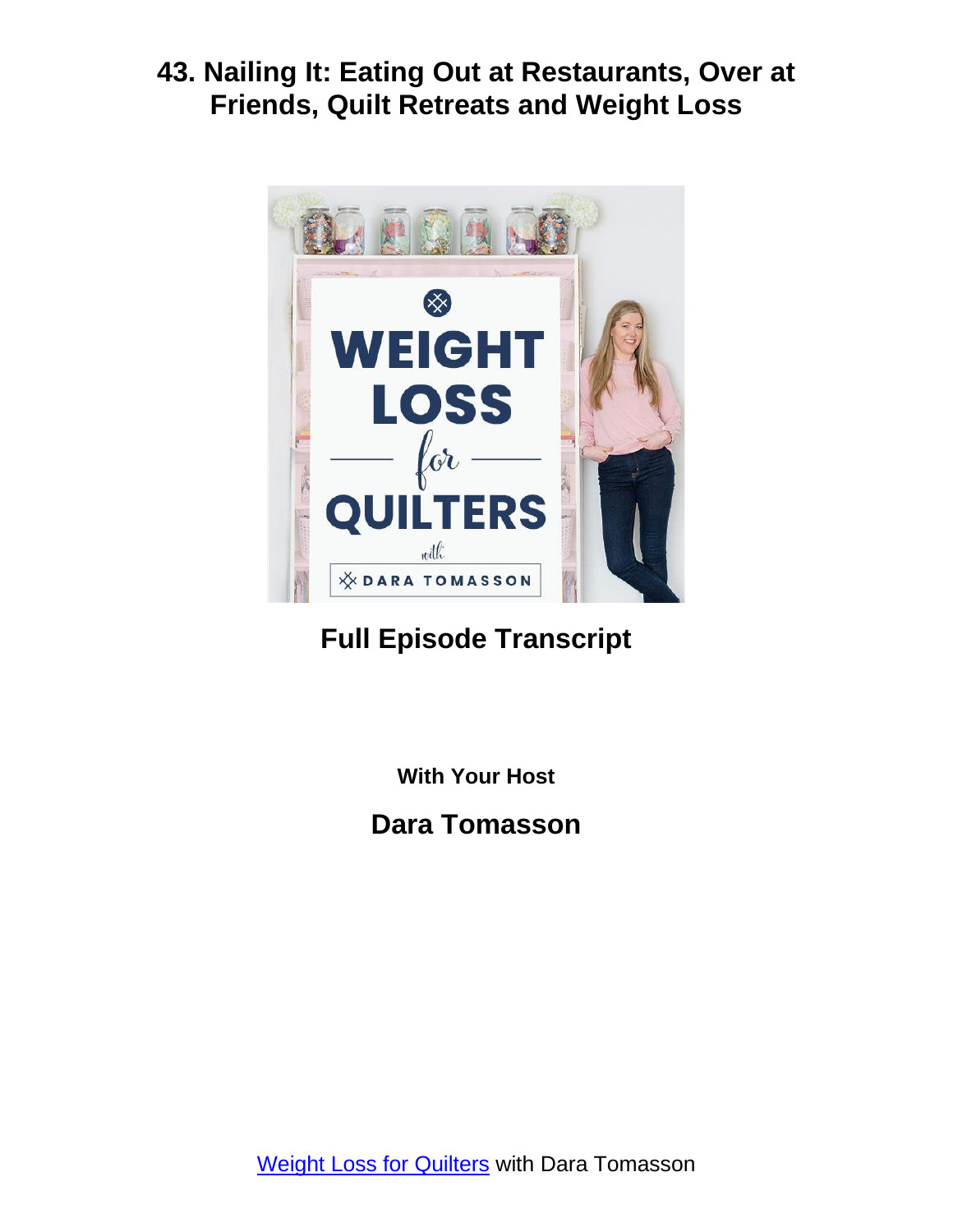Are you convinced that going out for dinner or going to a friend's house, or a quilt retreat is just a total write-off when you want to lose weight? Do you just give up and don't bother trying to be good around food because you have failed so many times before? I get it and I created this episode just for you.

I am Dara Tomasson, and this is Weight Loss for Quilters episode 43: Nailing It: Eating Out at Restaurants, Over at Friends, Quilt Retreats and Weight Loss.

Did you know you could lose weight and keep it off for good? After 25 years of hiding behind my quilts, I have finally cracked the code for permanent weight loss, and I've lost 50 pounds without exercise or counting calories. I'm Dara Tomasson, professional quilter turned weight and life coach, where I help quilters just like you create a life they love by losing weight and keeping it off for good. Let's jump into today's episode.

Alright, today's episode is going to be so practical, helpful, and amazing. In fact, I'm going to read some of the challenges that the members of my lifetime membership have with this. And I created this incredible guide for you that you can get at the end of this episode. So here are some of the struggles that they have, and I want you to think of how much you can relate to this.

Temptation, some restaurants are easier to find things I can eat than others, plus sometimes I get tired of salads. Eating out is hard because everything is breaded or has flour, can't eat lettuce of any kind. Stomach. I usually get a steak but that gets old and expensive. I always end up getting what I know isn't right for me out of frustration of trying to find something within my personal limited scope. I really struggle with desserts if it's a place that has one I really like but I can incorporate a joy eat for that. Wellmade pasta is my downfall, so I try to avoid Italian places.

Another client, eating out for me it's ordering too much. I do try and plan what I'm going to order. I order what I really want, and I save half for later. I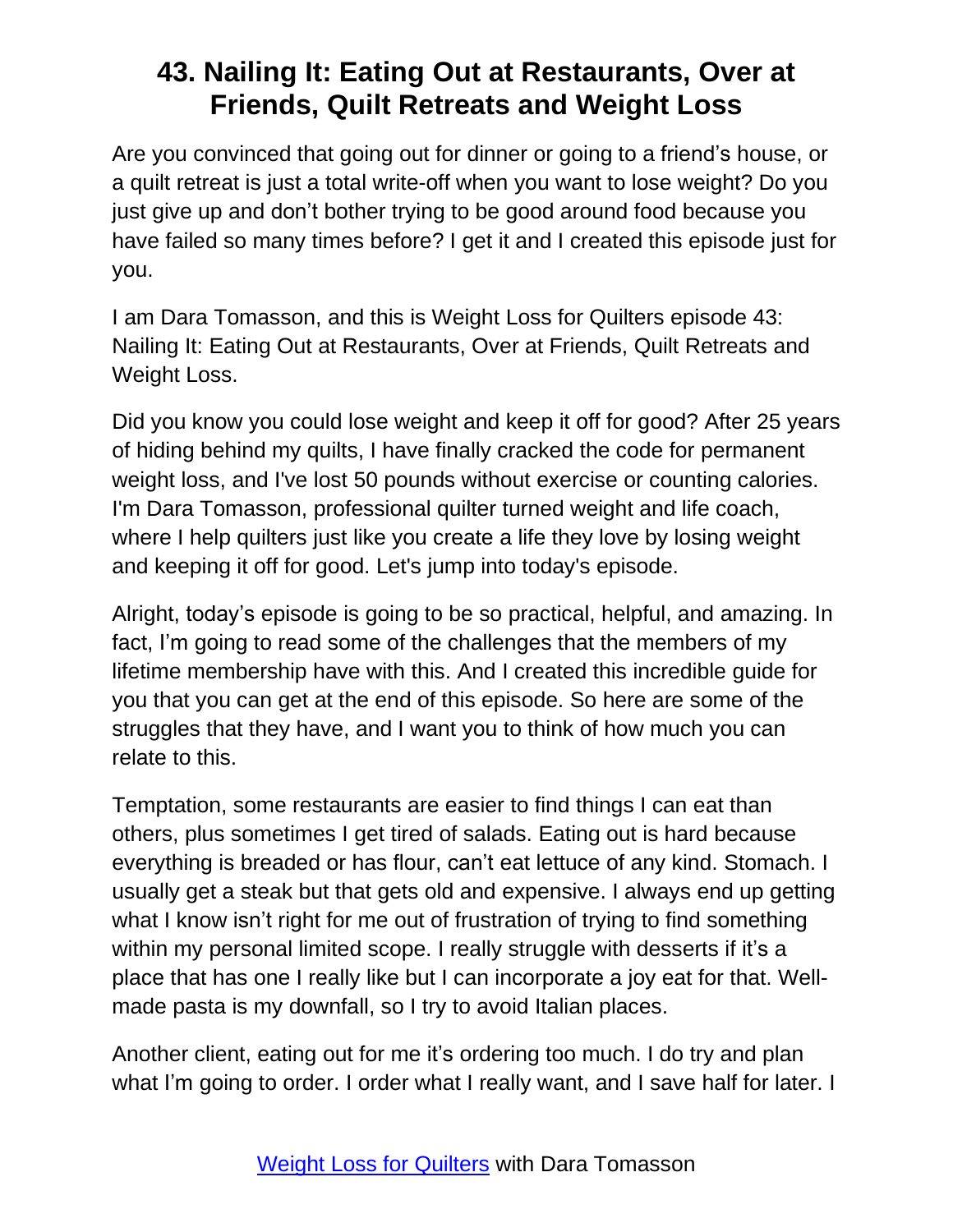do that because I don't want to eat something. I want to enjoy. I can see some thought errors.

Struggles, bread, ingredients. I really should ask for a doggy bag at the beginning so I can divide instead of eating two meals at one time. I've found I can skip most desserts 98% of the time, always at fast foods skip French fries and not miss them. Bread would be the big issue. I do like wholegrain pancakes. I actually prefer grilled chicken and veggies, I just ask. Salad is an issue.

So, another client, for me it would be portion size. It's easy to use a small plate at home but you get a certain size at the restaurant and if distracted when eating it is easy to overeat. At a Potluck there are so many different types of food. I want to sample them all.

This is another one, eating out would be sticking to what I'd planned ahead of time even if I order first and wanting dessert. So, she feels like Potlucks are tempted by all the foods, it's like a free for all.

And the last two is super interesting because there's a lot of food pressures out there. So, some worry about what others think, dealing with food pressures, just try this bite.

Another one, being tempted, worrying about what others think, not wanting to explain why I'm not eating what's offered. Having food in front of me that I love but don't have often.

So, as you listen to these I want you to think about what are your issues with eating out, with going over to someone else's house or to going to a quilt retreat or a quilting event. And so, as you just think about that I want you to be open to what I'm going to be sharing today because I'm going to give you five pitfalls of why this is such a problem. And then I'm going to give you some strategies of how to overcome that.

But before we go into the heart of the podcast I do want to share a success that happened over in Love Yourself Thin. So, one of my clients, she just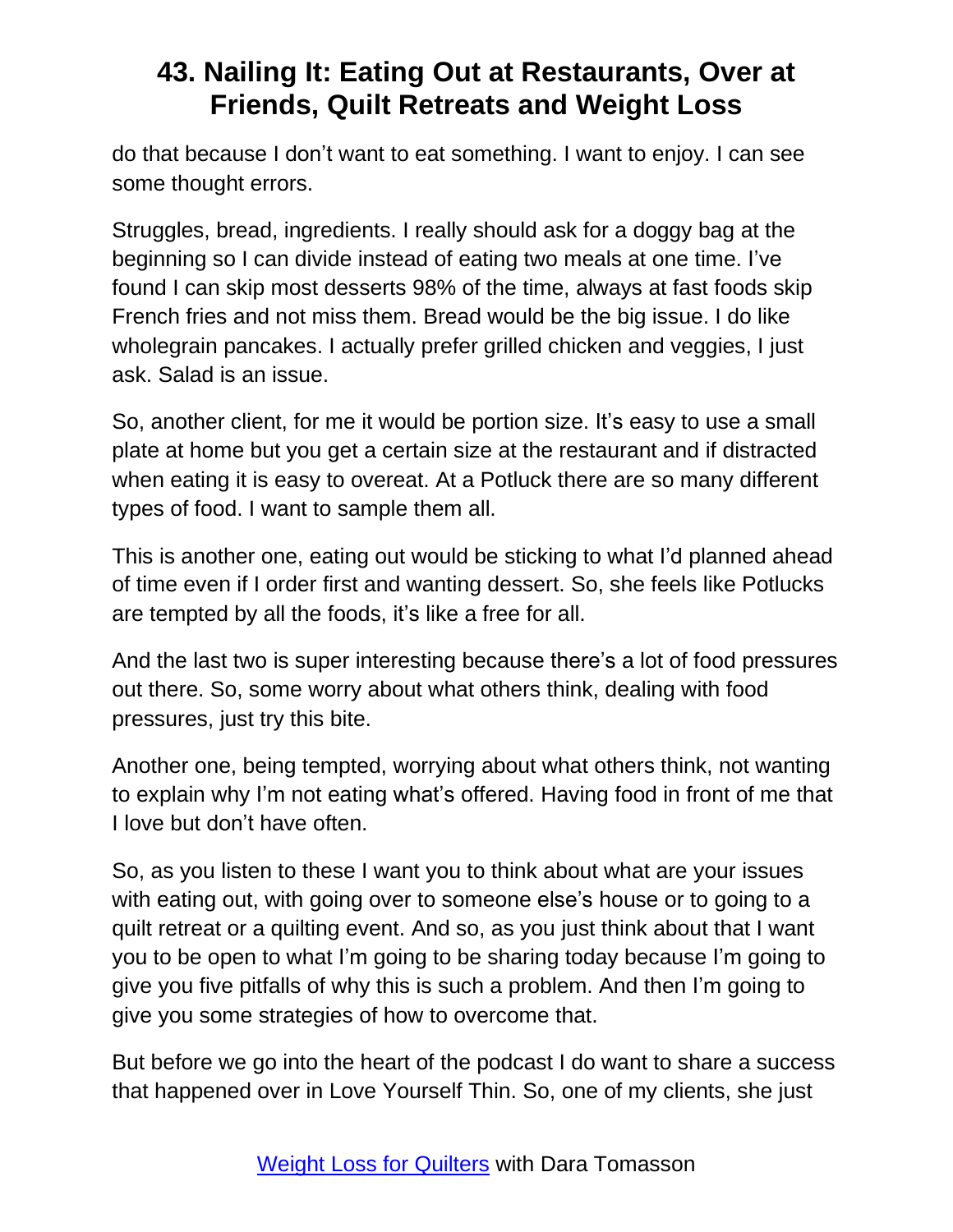started – well, a lot of the women in Love Yourself Thin have started to travel again. And this client, she's just entering retirement and she took a plane. She then took the transit to her destination. And in the past she would never have done that by herself. And she was just so thrilled that that was something that she could do it and it's because she has so much more confidence in herself.

First of all, she's lost, I think 60 pounds, I can't remember if it's 55 or 60. But just her confidence in herself, being able to navigate all of those things. She just has so much more of it and it's just really fun to watch as she's exploring and having fun and really enjoying the life that she is living in right now. So that was really fun to celebrate her.

Okay, so let's dive into the episode where I really want to look at the five pitfalls of why we have such a problem with eating out, I call it failing ahead of time. So, we have temptation, indulgence, not paying attention, scarcity, and fitting in. So, I'm going to address each one of these issues. And we do have the handout, it's there for you. I want you to have the most success possible.

So, temptation. It is normal to be tempted to order and eat food that you know won't feel super awesome 30 minutes to an hour later. Your senses are triggered with your eyes, you visually are stimulated by pictures and the plated foods. They spend a lot of time doing that at restaurants. The sound, you hear the sizzle of the food. The taste, wanting more of that delicious food. So, you have instigated your tastebuds. The feel, so there's different food textures that they lure you in.

The smells of course, memories and associations are stimulated by smells. So, what is happening is we have an urge. So, all these temptations create an urge, and an urge is a desire for something. It's totally normal. Recognize it as an urge and then respond with your higher brain. Pavlov's dog started salivating when they saw a white lab coat. They learned to associate food with the people who fed them. You can rewire your brain to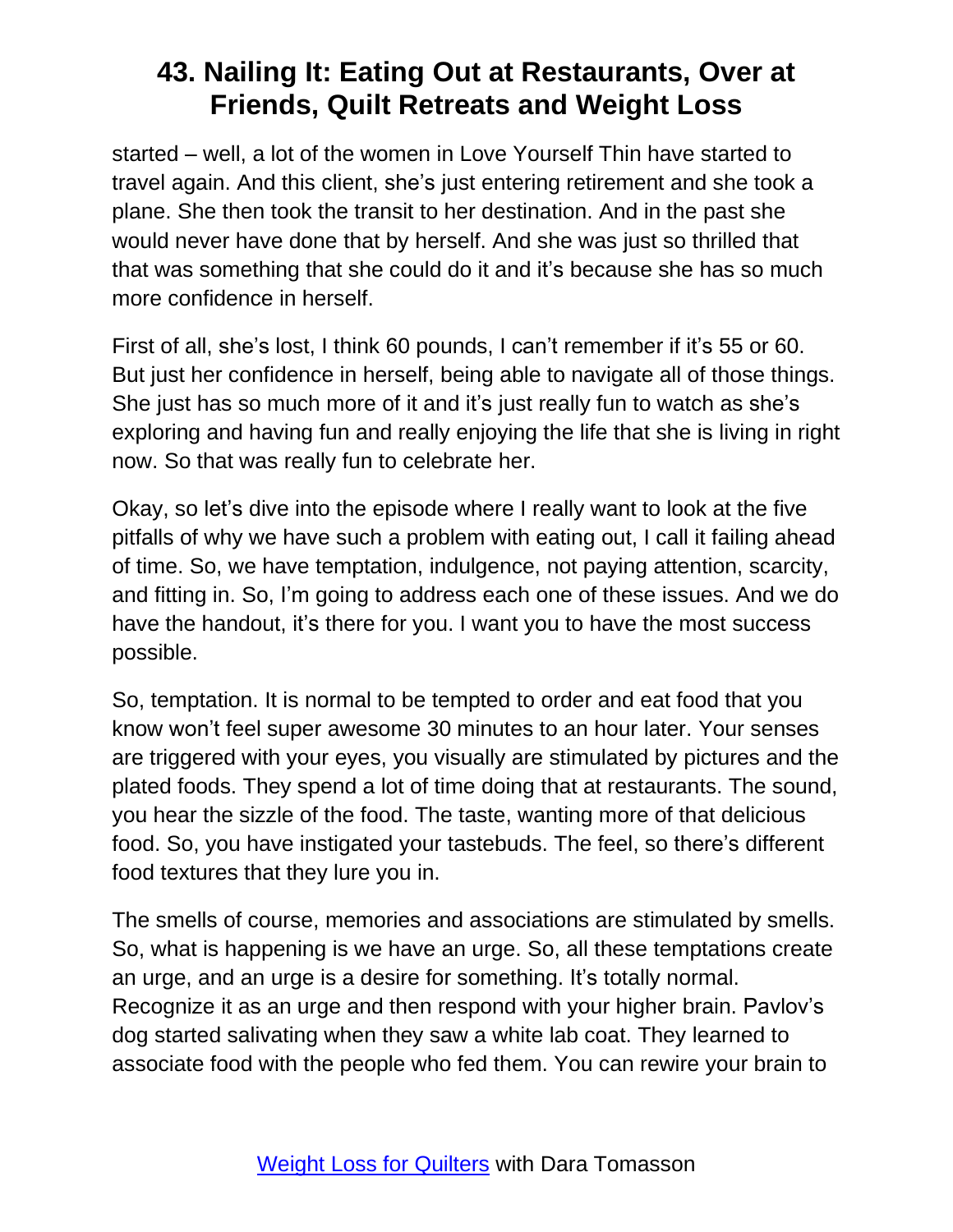desire a healthy strong body rather than a bloated uncomfortable body that you don't really enjoy being in.

Number two, indulgence. So going out to restaurants or to a quilt guild, or going over to someone else's house is an indulgence of not having to buy the food, prepare the food, think about the food then do the clean-up afterwards. Most people get confused with indulgence because they think that eating all the junk is an indulgence. However, the truth is that overeating is detrimental to your body. You pay the price of poor health, more pressure on your joints and a lot of negative self-talk. So, choose what you want and indulgence to look like now and let that be your guide.

Going to this restaurant is an indulgence because I don't have to prepare the food. I don't have to do the shopping. I don't have to do the clean-up. That is the indulgence. And in the guide you have several different prompts and I want you to look at those ones of what truly is the indulgence about going out, is it stuffing yourself and feeling terrible afterwards? Or is it giving yourself a break of not having to do dishes?

Number three, not paying attention. So, getting distracted while going out for dinner is super easy to do. You can be distracted by what people might be thinking about you. This is something I see a lot. You may be distracted by your outfit, or your hair, or by how put together someone else is. You are only distracted by your thoughts. If you aren't paying attention you lose focus, the focus of going out is usually because you are celebrating an event or a person, or you're wanting to connect with the people you are with.

So, decide on purpose of going to the restaurant before you go. And I have a guide here, write down what is your purpose. And I even tell my clients to write it on a piece of paper and put it in your pocket. So, if you are finding you're distracted by, what does my outfit look like, what is that person thinking about me, oh my goodness, I haven't seen that person in a while. And can they tell that I've gained some weight? You're just going to take it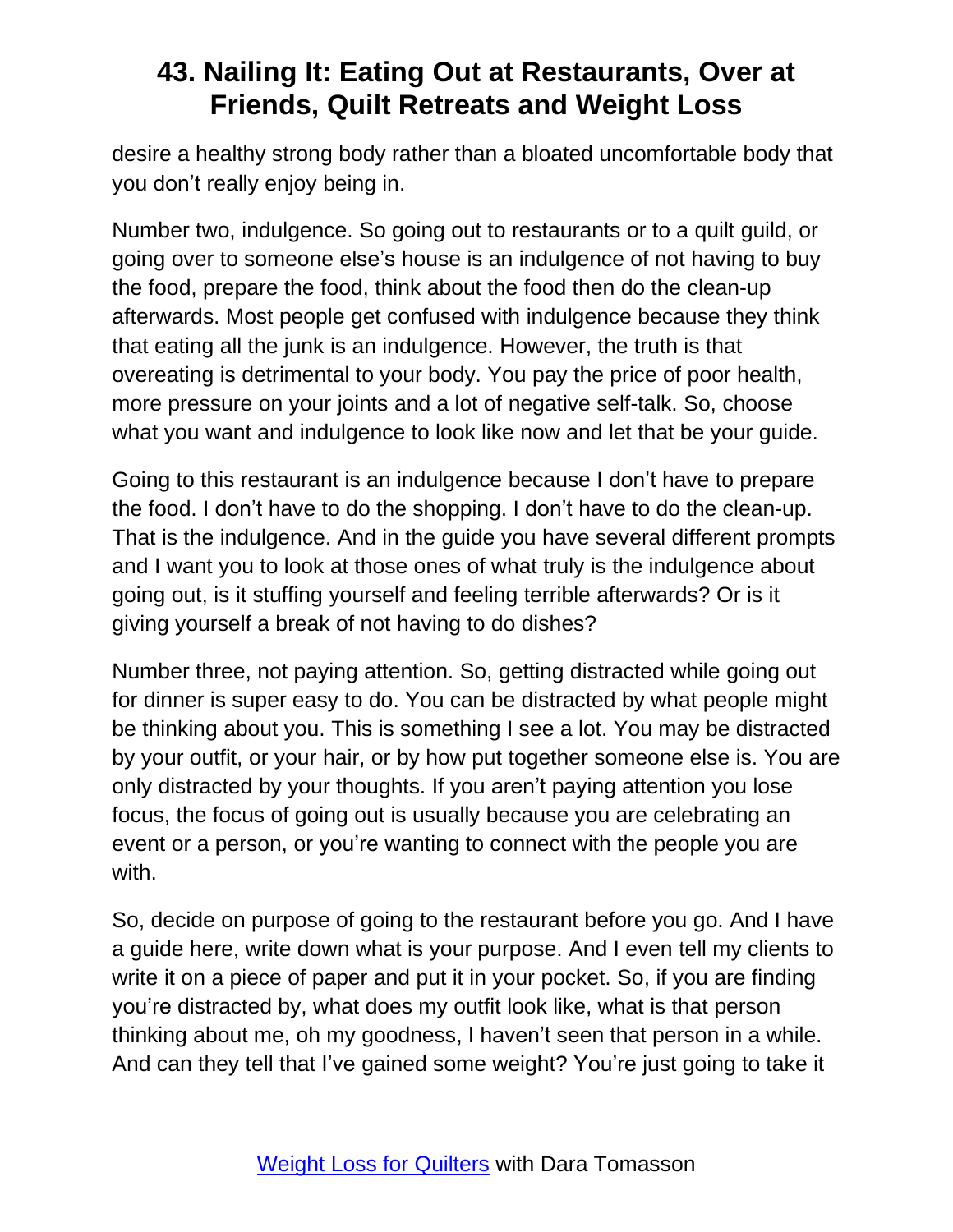out of your pocket, that little piece of paper and say, my focus is to connect with people.

Number four, scarcity. Scarcity comes from lack. Here are some examples. So, I'm not sure if I'm ever going to come back to this restaurant. Who knows if the chef will stay? And I may never get to have what this chef makes again. They might go out of business, and I'll never have it again. So, these are all scarcity thoughts. So, when you have a scarcity mindset you will never feel fulfilled or satisfied. Being aware of this thinking will save you so many numerous calories.

Here are some thoughts that will help you. I'm so glad to experience this dish. Life has so many options and it's fun to partake. There is always so much to taste and experience. I will never get bored. So, I have some questions for you. What do you think are some of your scarcity and lack thoughts? You can take mine, that's why I have them. What are some of those abundant thoughts for you?

So, if you worry about being judged or having comments made you will not have the courage to order what you want versus ordering what you know will help you feel included. So just an interesting example for this. I don't drink alcohol so I would never be in a restaurant worrying about what other people think if they ordered drinks and I didn't. That would never even occur to me because I just don't drink alcohol, it's not part of my life.

And so, in a restaurant setting, or at the retreat, or at your friend's house, if you've made that decision not eat gluten and they're serving spaghetti, you can just have sauce, or you could just have salad. If you don't have a judgment about it then judgment can't be on the table because you're not thinking that.

So, for example, if the conversations around the table are all about how they're going off their diet and that they are celebrating, and they'll start tomorrow. If you order a healthy meal you won't really fit into that conversation. Humans are wired to fit in. If you stand out of the crowd too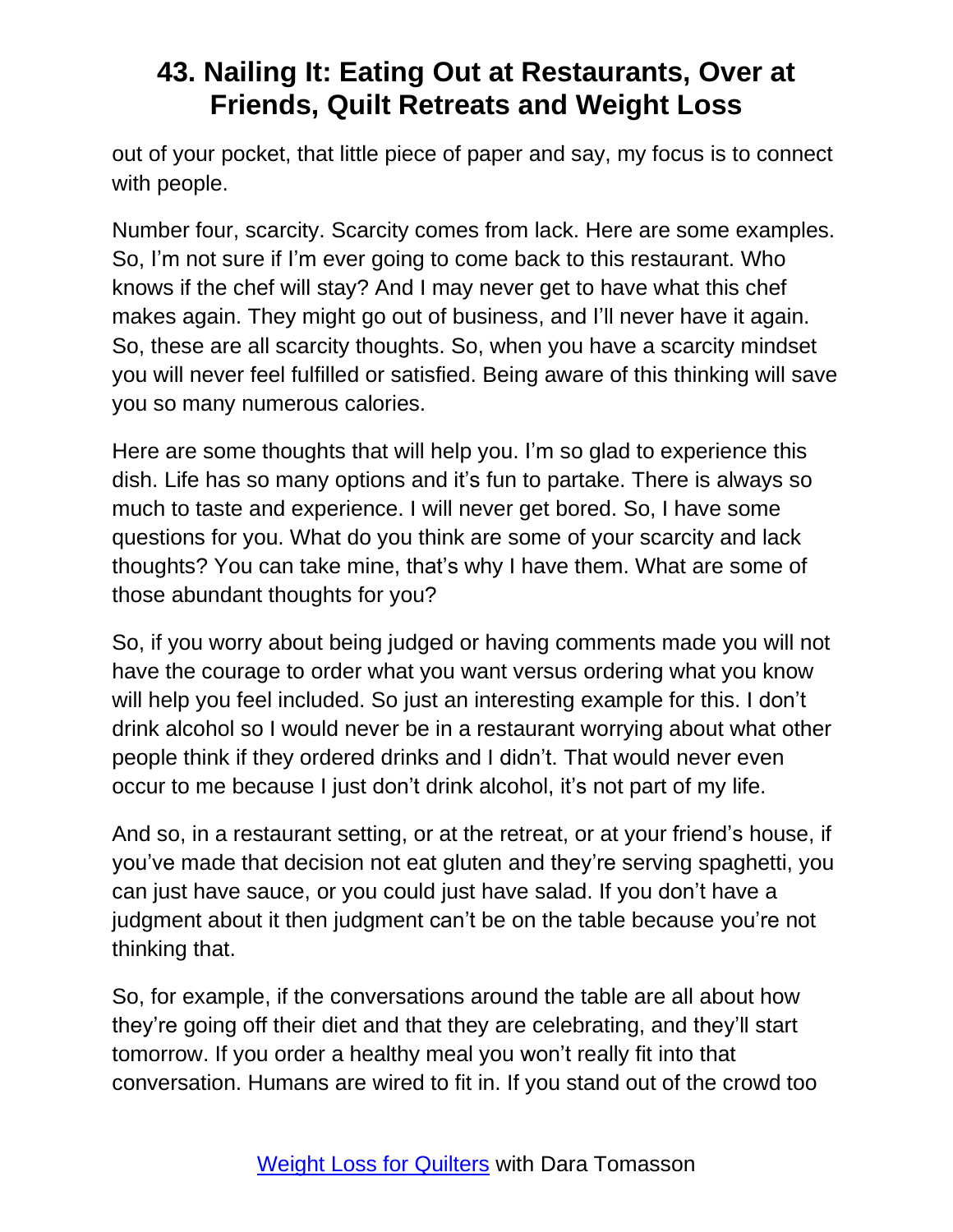much you can get rejected. Back in the olden days if you were excluded from the pack you would be quick prey. Safety comes in numbers. Good news, you aren't living in those days and there is safety.

So, I have a few questions here about are you a social eater, really, that peer pressure, what is that for you? And just to get curious of where that came from. So, what would you have to change for you to stop eating foods you know aren't helping you achieve your health goals? So, I have some tips here. I actually have many. But they're written on the worksheets so they're there for you. But I don't want to overwhelm you so I'm giving you five tips of how to be a rockstar when you go out for dinner. And then I'm going to give you some for a retreat and going out to a friend's house.

So, decide before you go to the restaurant how you want to feel when you leave the restaurant. This is a very different question than I'm sure you've ever even thought about. You can decide ahead of time how you want to feel.

Number two, look up the menu ahead of time and decide what you want to eat.

Three, focus on connecting with the people you are going to be with. If you are going by yourself, how do you want to connect with you?

Number four, recognize every time you have an urge, acknowledge the urge, and then allow it in you. I like to hold my glass with firmness and focus my energy into that as I allow the discomfort of the urge in my body. If I'm standing I will also ground myself. If I'm sitting I will just give myself a moment to say, "Here I am in this restaurant or here I am at the retreat, I'm feeling uncomfortable." And then just allow yourself the opportunity just to acknowledge it.

Number five, give myself credit for sticking to the plan. Desire is not innate. Desire is learned. You are learning to desire connection with people rather than depending on short bursts of dopamine from false pleasure.